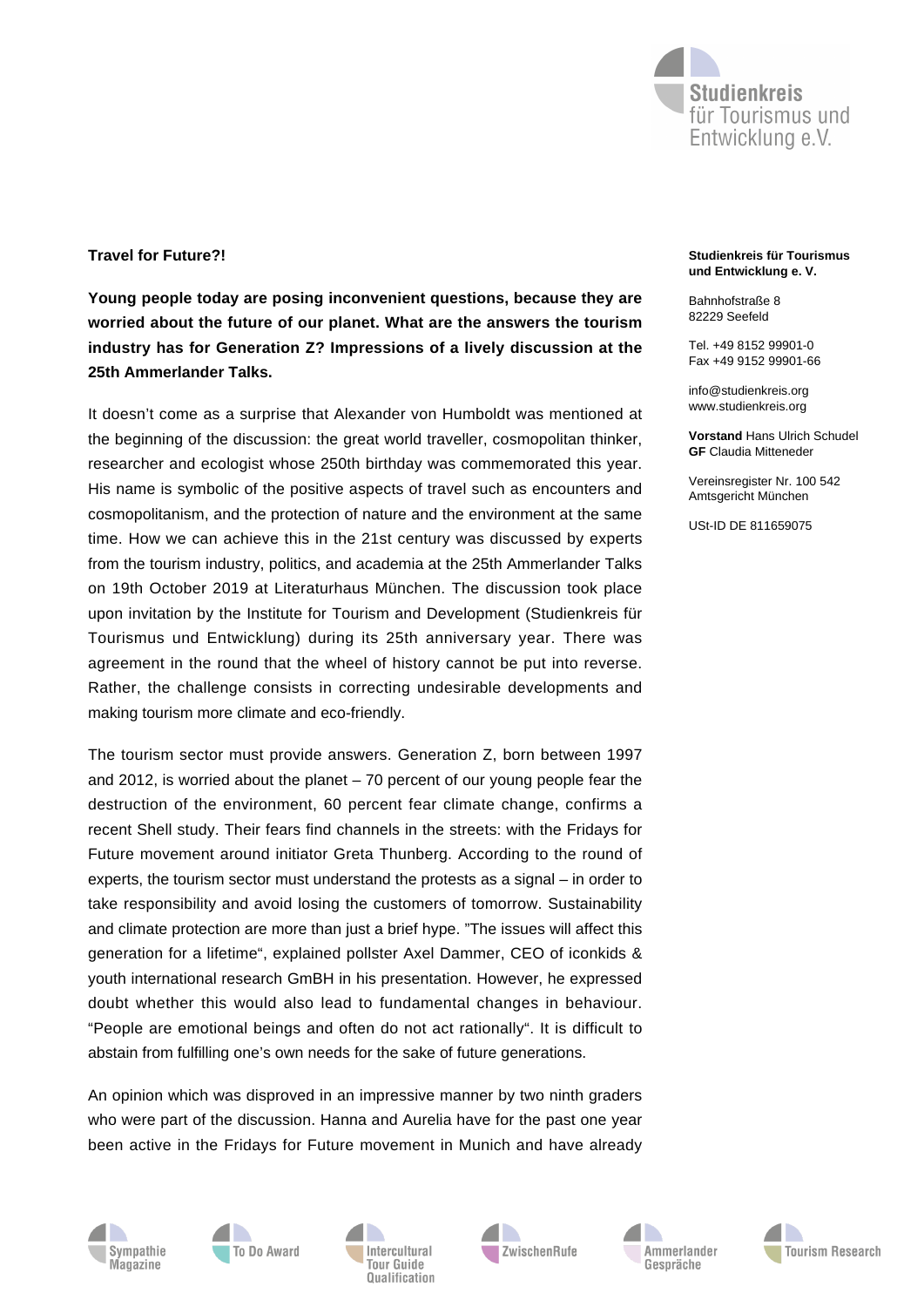

changed their behaviour: Hanna has been a vegetarian for six years and spends her summer vacations on the Baltic Sea coast where she goes by train. Travelling is a great experience, said Aurelia. However, it depends on the mode of transport you choose. She told the group about one of her classmates who had been able to convince her father to avoid flights on future business trips. "We have to start with ourselves. We have to make sacrifices now, for the sake of our future". The two students would like to see better cooperation across generations. Their demands: Meet the climate protection target of 1.5 degrees stipulated in the Paris Agreement, transition away from coal by 2030, 100 percent renewable energy supply by 2035.

It is an appeal to policy-makers who were represented at the Ammerlander Talks by Christian Zwanziger, spokesperson for rural development and tourism of the green party 'Bündnis 90/Die Grünen' in the Bavarian Parliament. He considers it the politicians' duty to act. He did get a sense of the high expectations expressed by the young generation and regards pressure from the streets as important in the process of decision-making. Policy-makers must create offers: an improved transport infrastructure for busses and trains, concepts for sustainability. Air travel must become more expensive, rail travel cheaper. "We must not ask if we should travel, but how". Manfred Häupl, chairperson of Forum Anders Reisen e.V. called upon the tourism industry to regard climate protection as part of their core business. His association of sustainable travel and tourism enterprises has developed a strategy paper on climate protection. Mr. Häupl is also in favour of a carbon tax to be used for a stipulated purpose, equal taxation of all the different kinds of fuels, and adequate offsetting of greenhouse gas emissions in accordance with the Gold Standard – not planting saplings, but supporting projects around the world which are aimed at increasing energy efficiency.

The controversies around the topic of carbon offsetting in the industry became evident in the discussion that followed. It was termed a 'selling of indulgences', and an interim solution at best. One tour operator said that only about two percent of the customers offset their carbon emissions of air travel per year. Tour packages that include rail travel are not much in demand. It cannot only be up to the companies to implement the climate protection goals. Measures which have been voluntary to date must be replaced by state regulation – which would also lead to more fairness in the market. There was agreement in the round that policy makers must regulate by putting in place the respective restrictions, bans, and incentives. There was also a discussion on more attractive products that the tourism industry could offer to their customers, with the distance travelled and